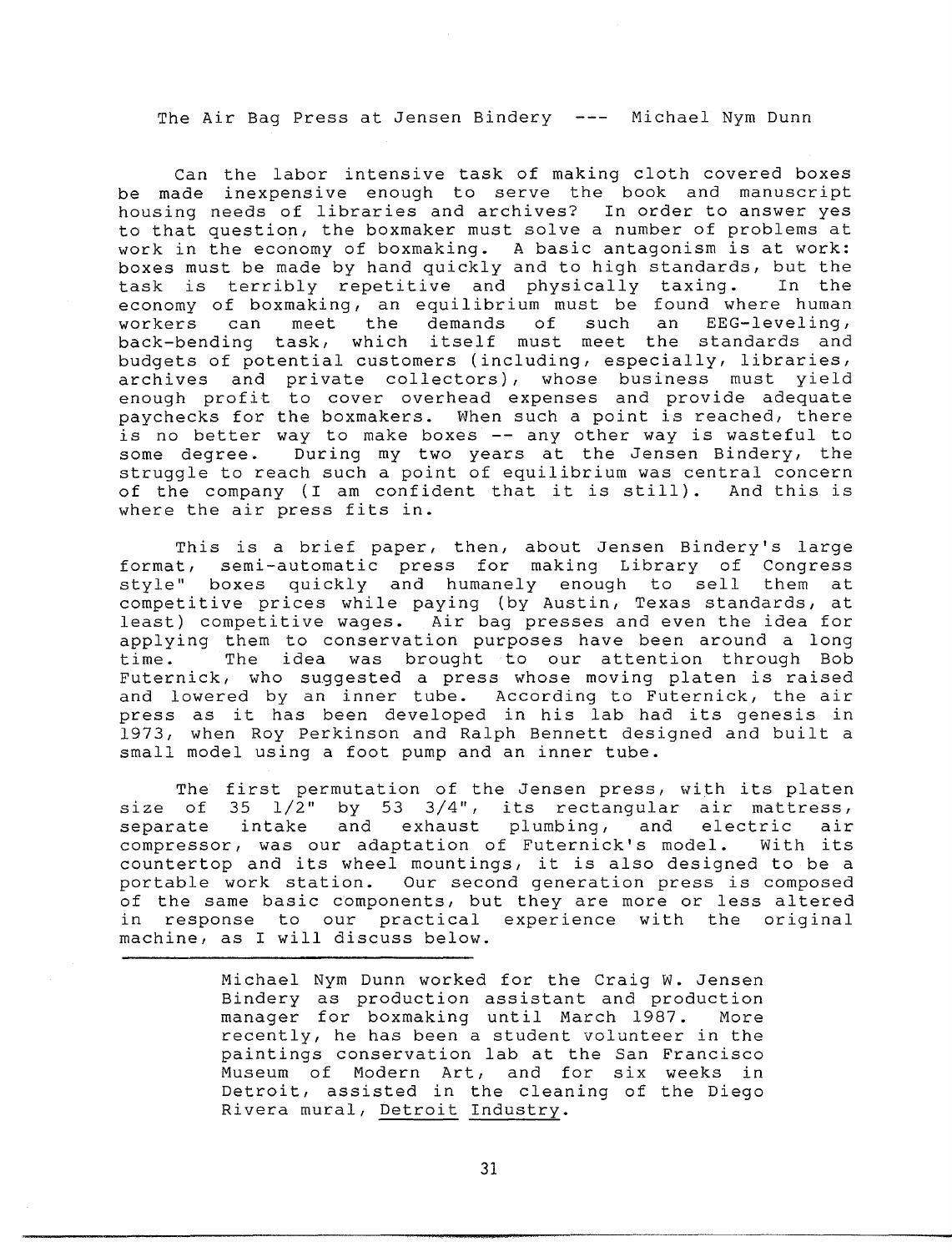Made of wood, the press is strong yet relatively simple and inexpensive to build. Our total cost came to \$600 for the original press, with an additional \$400 in upgrading costs. The machine very quickly paid for itself. The press has several advantages. Because of the laws governing the expansion of gases like air, the bag provides uniform pressure over the entire platen. This is a relative advantage over screw type presses, which distribute pressure from the center point with an efficiency that diminishes toward the edges of the platen. Also, with its electric air compressor to bring air in, and with a plate metal weight atop the bag to let gravity assist in pushing air out quickly, the pressing cycle is speeded up and automated, so that more pressing can be done with little extra physical wear and tear on the boxmaker.

Both the top and bottom fixed platens are composed of "ribs," 2 by 8 "SPF" (spruce-pine-fir) beams held in place with 4" lag bolts between two pairs of legs on rollers and two plywood "flanks." The moving platen is independent, able to move in and. out of the "mouth" of press on metal wheel rollers, and up and down with the inflation and deflation of the air bag. Shorter bolts sheared off in early use and had to be replaced by the larger ones. Reinforcing beams run perpendicular to the ribs at either end, which are designed to provide the fixed platens with stability against the shearing force of a routine press. Routine stress has in fact caused the beams ("ribs") to bow in the middle, Our modification (which has not been entirely successful) was to cover the top of the ribs with a composition board "skin." A better design for all three platens (two fixed and one moving) is the torsion box configuration.

This is the configuration that we used for the moving platen. The dimensional stability of the moving plate previously just a sheet of 3/4" particle board -- proved to be a crucial design problem. The particle board warped badly after months of use, making further pressing difficult and unreliable. The new torsion box moving platen is a more stable one. its internal latticework of "ribs" keeps the pressing surface rigid and true within the pressures involved in boxmaking. Austin woodworker, Steve Pinckney, constructed our torsion box platen.

Pinckney lap-joined poplar "ribs," to form the rigid latticework inside a medium density fiberboard "skin." The new platen, which is heavier than its predecessor, rolls in and out of the press on casters, which replaced the old wooden tracks of the previous model. The tracks are raised to allow enough room for the inflatable air mattress and a metal plate. This brings us to the inspiring business of how this monster breathes.

We began, and achieved perhaps greater reliability, with a generic rectangular car air mattress. It was inexpensive, was stocked in a local army surplus store, but was too large and had

32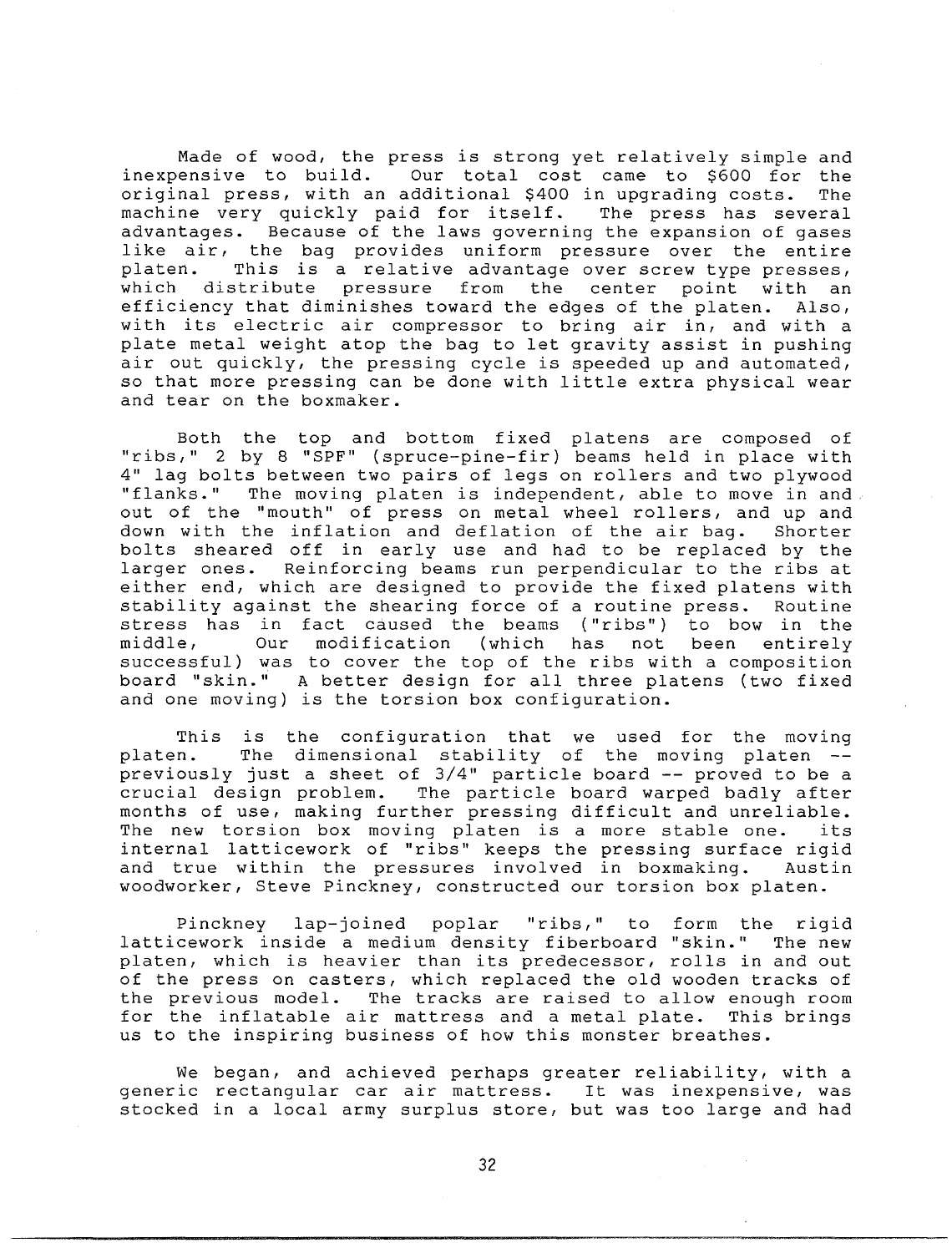to be folded over on itself to fit the platen. This did not prove to be a significant liability, with only one seam rupture in two years of almost constant use. But it was inelegant, and our urge to reform compelled us to specially order a mattre that fit the platen exactly, that would be smaller and theref take less time to fill and empty (though the bottom rather than the side of the press, as before). In either case -- big bag or small -- the bag lies flat across the surface of the lower fixed platen under a single 1/2" sheet of aluminum, itself slightly smaller than the dimensions of the platen surface and whose 60-70 pounds help exhaust the bag more quickly. Gary McLerran rigged the plumbing: separate plastic piping brings air in and out; a regulator monitors air pressure in (usually up to 8 psi), while a simple release valve lets the press hold its breath or blow air out.

The press in action, as I have hinted, is a portable workstation. As such it facilitates fast boxmaking not only mechanically but logistically as well, focussing the boxmaking activity on a central location where pressing and other tasks can be done in teams. At its fastest, this press-assisted teamwork has achieved a steady rate of 5-8 pressings per hour (with a variety of numbers of boxes per pressing), where in every pressing cycle, cases are assembled at the press, trays are glued and pressed to them and pressed boxes are lined. Trays are prepared elsewhere in the shop. At the press two people work in tandem, developing a certain "choreography" with repetitions of the cycle 5-8 times per hour, several hours per day, many days in a row -- something we've come to call the "stress dance" (better known as the Box Trot).

We have also replaced our wooden pressing blocks with ethafoam blocks, milled and laminated to different dimensions but always to 4" in height. The density of the ethafoam must be the same in all the blocks for successful pressing. These special ethafoam blocks solve a problem created by harder wooden blocks, which can leave an undesirable impression on the trays of the box (not to mention on the buyer!). The height of the blocks, (not to mention on the buyer!). together with the thickness (4 1/2") of the new platen raised on its rolling tracks, takes up all but 1/2" of space in the maw of the press. This is all that the bag must move through to accomplish a press. Moving the plate, platen, and boxes through such a relatively small distance speeds up the pressing cycle.

The air press brings us closer to the point where custom, cloth covered boxes can be made an affordable conservation alternative for libraries, archives, and other owners of homeless books, and where they are profitable to the boxmaker. Now, if only there were someone out there with a machine for covering the trays ...

33